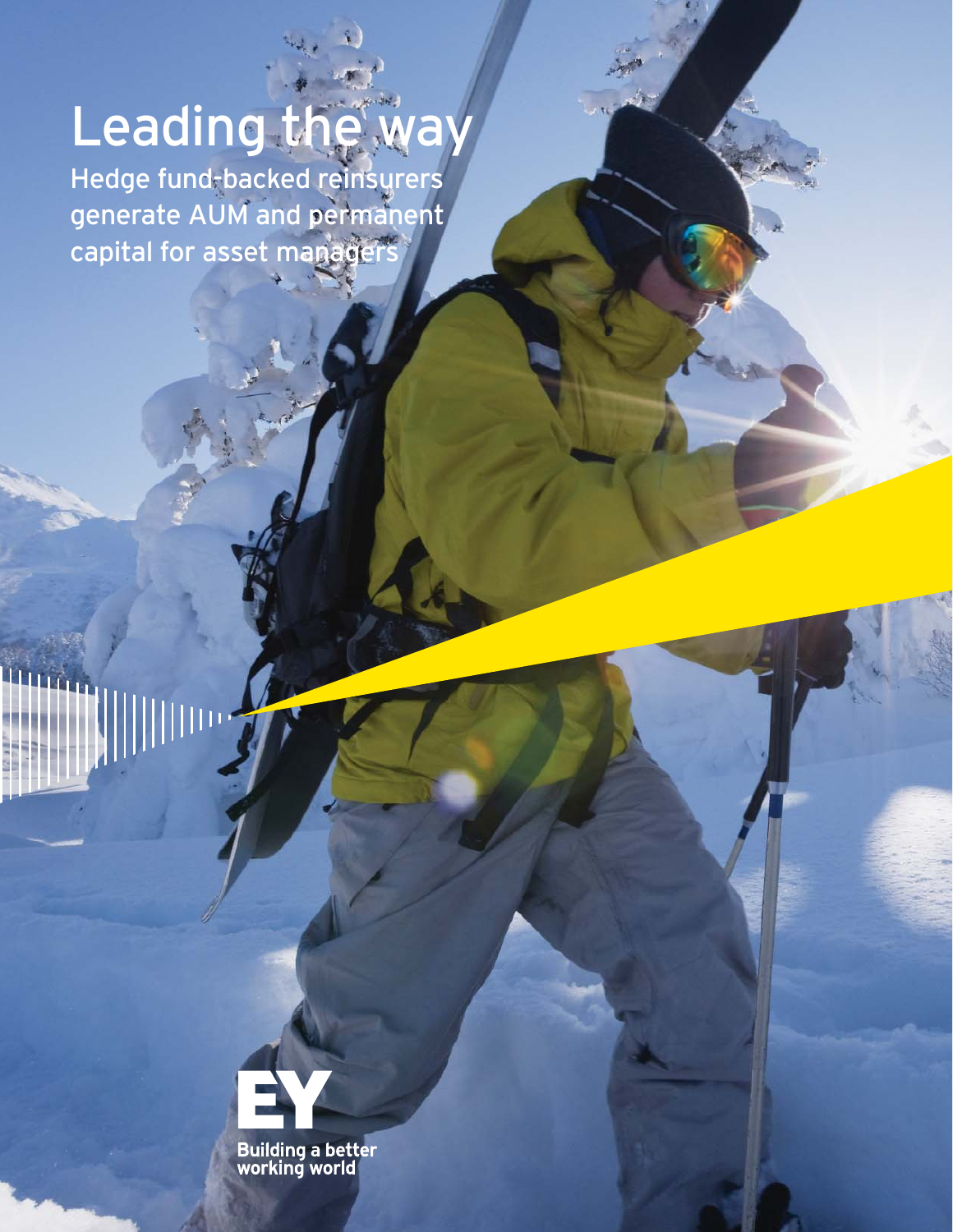Hedge funds are increasingly investing in the reinsurance business as a means for innovation and diversification in the rapidly growing convergence space. Hedge funds have typically invested in reinsurers through sidecars or buying equity in the companies. But more recently, managers are launching reinsurance businesses themselves.

In this new structure, the reinsurance entity focuses on its chosen lines of business from an underwriting perspective, while the investible assets are managed by the sponsoring asset manager. It's been a success.

Over the past couple of years, start-up reinsurers Third Point Reinsurance Ltd., S.A.C. Re Holdings, Ltd. and PaCRe, Ltd. were all formed with an underlying hedge fund sponsor playing a pivotal role in the formation. Third Point Re recently went public with a successful launch on the New York Stock Exchange.

There continues to be a tremendous amount of interest in this business model, and based on our market intelligence, we expect to see many more of these structures set up soon.

## How does this structure benefit the investor?

#### Returns

These reinsurance vehicles are virtually certain to outperform funds managed by the same asset manager using the identical investment strategy. The reason for this is the embedded leverage within a reinsurer. The capital initially invested in the reinsurer is invested in the asset management strategy; however, the reinsurer also receives premiums on its underwriting activities, which in turn generates profits, and these cash flows are also invested into the asset manager's investment strategy. Accordingly, provided that the investment returns are positive over the long term, the reinsurer is virtually certain to outperform a fund with an identical investment strategy.

### Liquidity

The intent with these structures typically is for the reinsurance entity to be taken public within a reasonably short period of time, which means that the investor will get daily

liquidity (investors can sell their shares in the reinsurance entity any day the exchange is open) versus the typical redemption restrictions associated with investing in a hedge fund. In addition, once the reinsurer is public, the reinsurer typically trades at a premium to NAV.

## Tax benefits

There are also compelling tax attributes if the reinsurer is structured properly. Unlike an investment in a fund, where the investor gets a K-1 each year and has to pay tax on their allocation of the capital gains/dividends/ interest income, the investor would only have to pay tax on their investment in the reinsurance entity when their shares in that entity are sold. In addition, upon the sale, the tax would be at the capital gains rate rather than at the rate based on the character from the K-1 allocation. As such, there could be both a tax deferral and an attribute change if the reinsurer is structured properly.

# How does this structure benefit the asset manager?

## Raising assets under management (AUM)

This structure provides a new product offering for the asset manager, and given the compelling benefits from an investor's perspective, there is an increased ability to raise additional AUM. These structures have attracted pension funds and other investors that would not otherwise have invested in the asset manager's hedge funds. Thus, these structures provide a new source of AUM. This in turn allows the asset manager to generate increased performance and management fees.

While investors converting from funds to the reinsurer do not generate new AUM, the assets they convert become permanent capital and they increase the amount of investible assets that the asset manager can manage, through the sale of reinsurance premiums. For every \$1 converted, the reinsurer may generate up to \$2 of investible assets.

#### Permanent capital

The capital raised in the reinsurance entity is permanent capital, removing the everpresent threat for asset managers of unforeseen redemptions. Every investor who converts their direct investment in the asset manager's hedge fund into an investment in the reinsurer converts a redeemable investment into permanent capital from the asset manager's perspective. And once the reinsurer is public, investors can sell their investments in the reinsurer on a real-time basis without any reduction in the capital of the reinsurer. A win-win for both parties.

#### Free money to invest

The reinsurance entity will be levered using "free money" (i.e., the reinsurance premiums). Through the sale of reinsurance contracts, the reinsurance premiums collected by the reinsurer will be available to be invested by the asset manager. Thus, in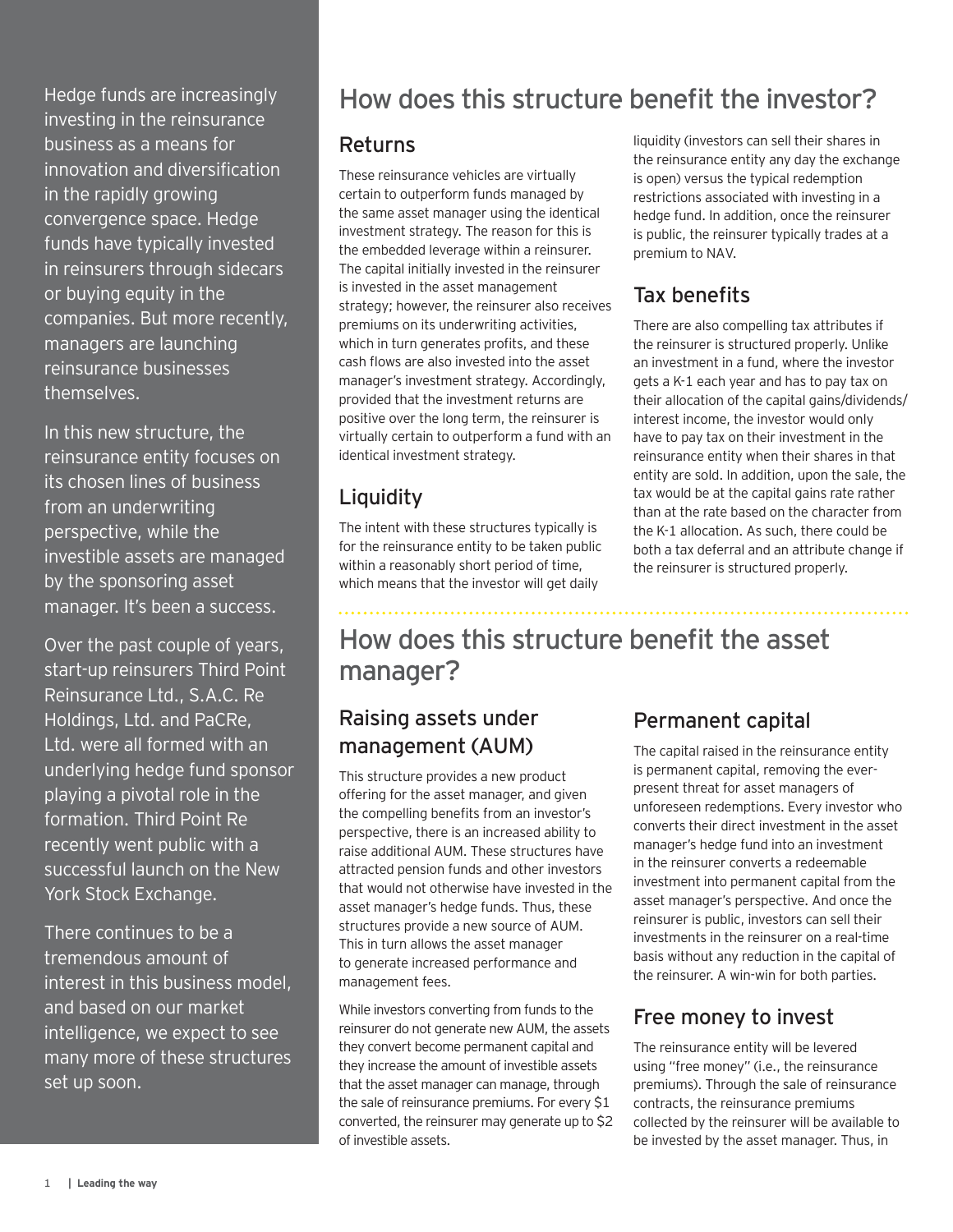addition to the initial capital that is managed, the reinsurance company will generate additional assets to be managed, generating additional fees for the asset manager. Typically, these types of reinsurance structures have investable assets of 1.5–2 times their capital base.

#### Ability to monetize value from asset manager

The reinsurance entity will typically trade above the net book value once public, which is compelling both to the investor and asset manager. The founders of the asset

manager can use this structure to monetize their significant personal investments in the asset manager, by taking a portion of the investment in the asset manager and investing directly in the reinsurer, which will provide the founder the investor benefits noted above in addition to the monetization of the investment once the reinsurer is taken public.

It is not easy to extract value out of an asset management complex. Asset managers that take themselves public sometimes trade at a discount to NAV, which is largely due to the many restrictions on holding publicly traded securities associated with the Investment Company Act of 1940. These restrictions

limit the opportunities and thus valuation of the public investment manager. A reinsurer is exempt from the Investment Company Act, and thus, going public using a reinsurer is an excellent way to monetize one's investment in an asset manager.

#### Investor relations

As an asset manager, there is a significant time commitment in liaising with one's investor base. If the reinsurer becomes a public company, individual communications with investors will decrease dramatically because securities laws require that information for investors be provided to all investors.

# Full steam ahead?

There are compelling reasons for both an investor and an asset manager to want to get involved in the formation of a hedge fundsponsored reinsurance company. Given these compelling benefits, the obvious question is: why isn't every asset manager setting up these structures?

In fact, many are. Those who are not point to the following two concerns.

**Distraction.** To set up a reinsurer takes a significant amount of time and management attention. From the initial idea to the launch of the reinsurer takes between 18 months and 2 years. Someone needs to lead the project who otherwise would be focused on the core asset management operations. As reinsurance is outside the skill set of most asset managers, a significant amount of time is needed to understand the reinsurance industry and develop industry relationships.

A prudent approach to overcoming these obstacles is to hire an experienced reinsurance executive to advise the asset manager throughout the process. However, it is important to make sure the right advisor is engaged, one who has experience in the startup phase of a reinsurer, without any conflicts.

*Cost.* The cost to launch a reinsurer is substantial. As a result, typically only asset managers with a certain scale would consider setting up a reinsurer. There are many variables that affect the cost, the most important of which is the source of capital. If the asset manager does not need to raise funds for the reinsurer, but rather the founder and executive management

along with existing investors in the funds of the asset manager will provide the seed capital for the reinsurer, the overall cost of the project will decrease substantially. This eliminates the need to provide incentives to the lead investor, and the other costs associated with raising capital.

The other significant cost is the retention of the senior management team, most importantly, the CEO. It is critical that a credible and experienced CEO be retained to execute on the objectives of the structure. The reinsurer will require an A– rating from AM Best to allow for the leverage model to work, and a key factor in AM Best's analysis of a start-up reinsurer is the experience and credibility of the management team. An experienced and credible CEO will not sign on unless he or she receives guarantees and significant stock-based compensation (i.e., guaranteed payments irrespective of whether the reinsurer gets launched). The costs associated with the CEO and management team will be borne by the reinsurer and not the asset manager should the reinsurer be launched successfully. Accordingly, to minimize the cost to the asset manager, it is imperative that the probability of a successful launch be very high prior to signing on a CEO.

The hurdles noted above, while significant, certainly are not insurmountable with the right advisors and careful management to make sure that the expense load is not incurred before certain hurdles are met. As a decision to launch is made, it will be necessary to determine the type of reinsurance to offer to customers and the jurisdiction in which the reinsurer will domicile.